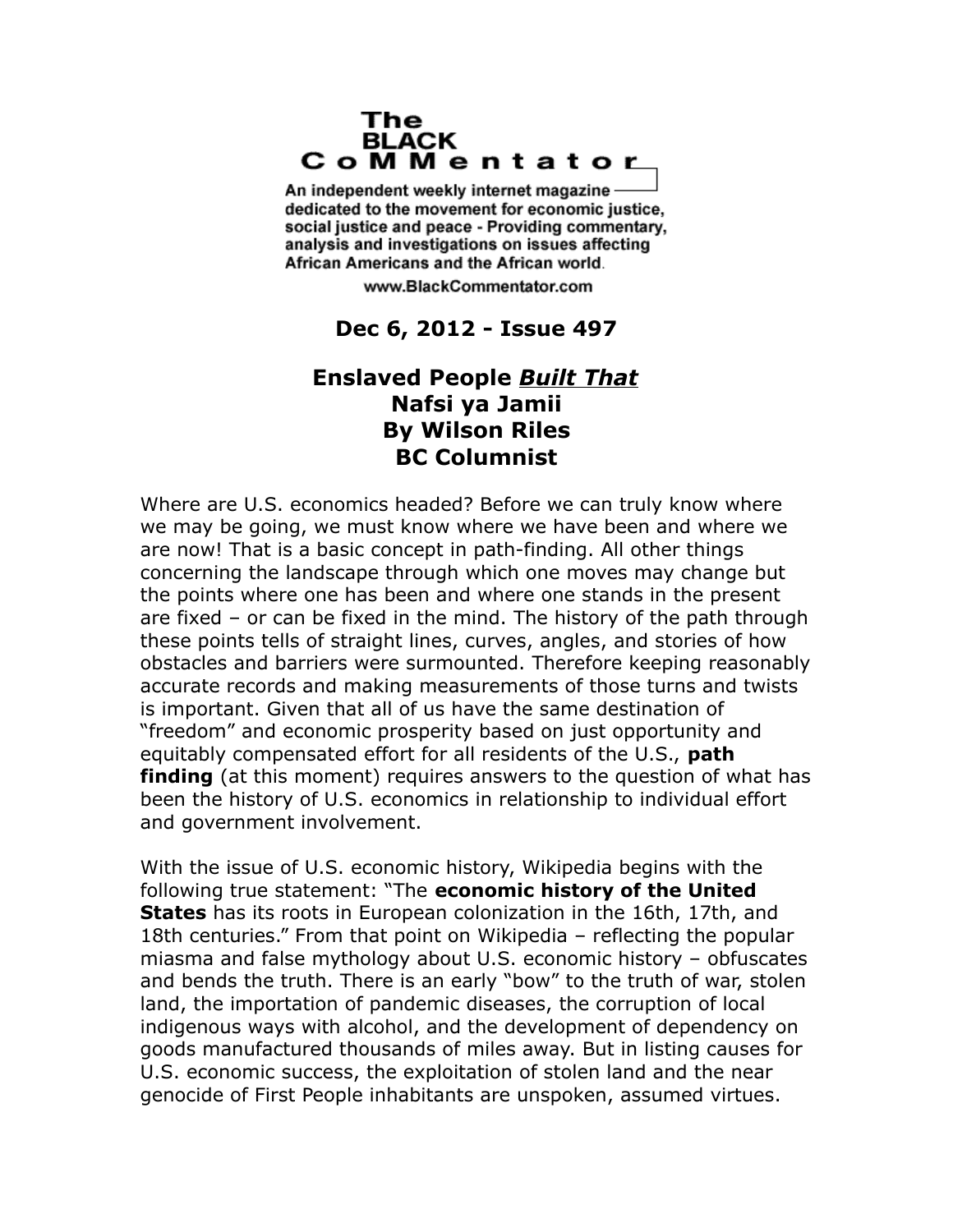The enslavement of black people and the stealing of their labor are subsumed in a description of "entrepreneurial spirit and commitment to investing in material and human capital." It takes no mental effort to know that Europeans **in Europe** were no less entrepreneurial or less industrious than the European colonizers **that arrived on U.S. shores**. The difference was stolen land and stolen labor. It is **falsehood** to attribute U.S. early economic success to **entrepreneurial spirit**. This inaccurate view of the past is still fixed in too many minds and was the background of the Presidential campaign tiff about "*You didn't build that*."

The major crux of that tiff had to do with the recognition of the role of government, which was the actual intent of Obama's misconstrued statement. History is clear that government played a major role in U.S. economic "success." From the very beginning, these colonial exploration efforts were sponsored and sanctioned by European government powers, including the Vatican. This exploitation would not have happened without governmental involvement. Through the patronage of monarchs and republics, private companies were issued corporate **charters**. "These chartered companies go back into the medieval period. Chartered companies enabled States to use private resources for exploration and trade beyond the means of the limited resources of the treasury, which is a liberal form of indirect rule." The charter "document set out the terms under which the company could trade; defined its boundaries of influence, and described its rights and responsibilities." Much of the early U.S. business "success" was due to growing tobacco, rice, and indigo for export and trade: that avenue for business would not exist without governments and their navies. At **no time** in the economic history of the U.S. were the government and businesses – beyond the size of very small farms – independent actors achieving their goals separately. "**No, you didn't build that by yourself, ever!**"

Over the years, there did develop small farm and small business enterprises all over the country that were locally self-sustaining; these were the folks who were the focus of the Jefferson Democracy movement that opposed what government did for the large businesses and corporations. The New England states, which were fed by these local enterprises and did not grow crops for export, benefited from the construction of slaving ships, whaling, rum production (which led to the textile industry), and the various publically supported kinds of mills. New England governments subsidized roads, bridges, inns, and ferries. All of this derived from and depended in major part on stolen land and the stolen labor of enslaved people in the South.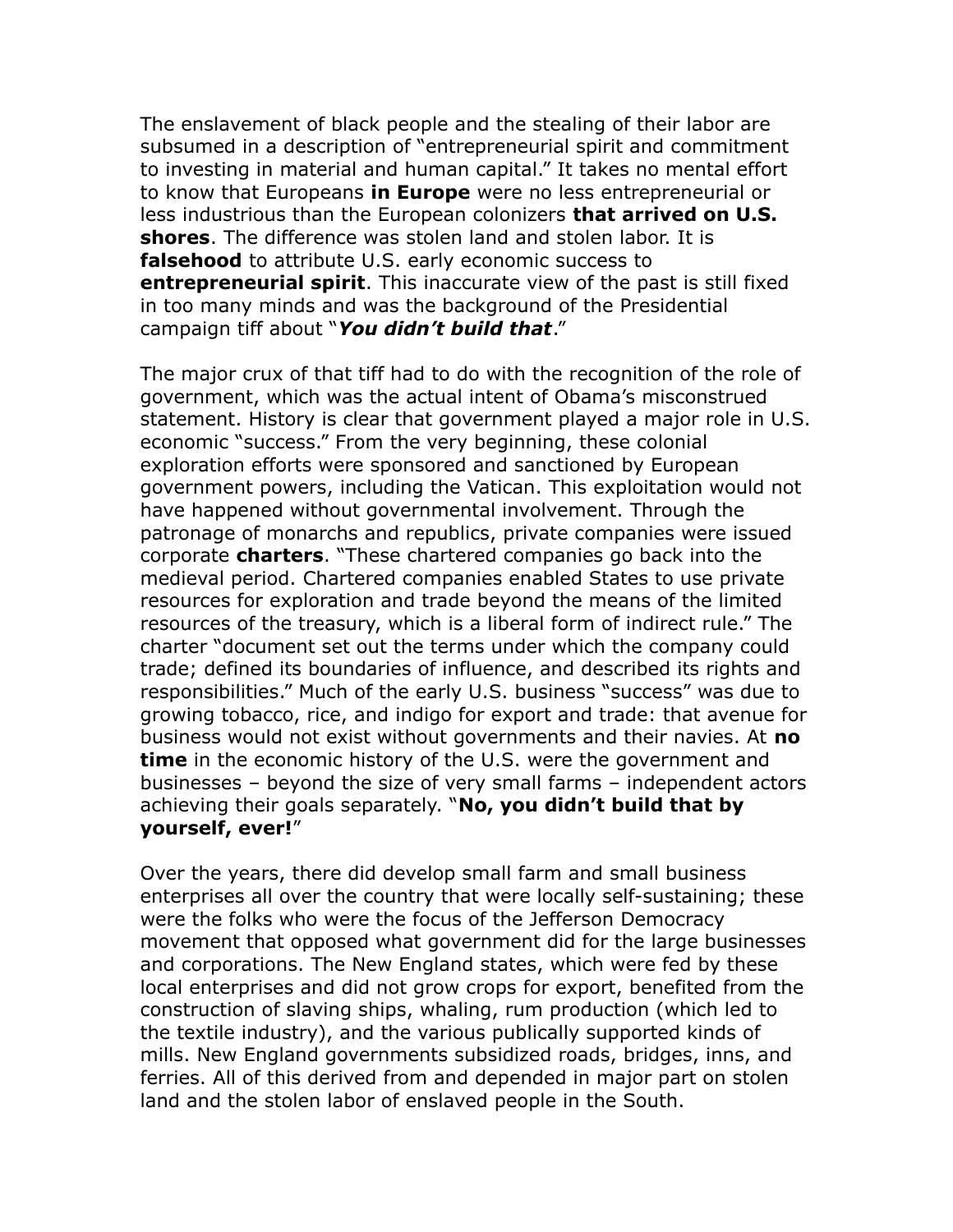The invention of the cotton gin made "cotton king" and exploded the economics of slavery and international trade. The Federal government expanded exploration West with the Lewis and Clark Expedition and military campaigns against the indigenous land holders. States and local governments continued to subsidize roads and waterways such as the Cumberland Pike and the Erie Canal. Following the lead of Alexander Hamilton, Government stepped in to create banks and currencies that favored standing armies and big business. Railroads, steam ships, and other efforts expanded government's involvement in the U.S. economy. **Missing, is the evidence for an "American Exceptionalism" based on the self-made, independent corporate entrepreneur!** Everywhere we scratch the historical surface it seems that government is there picking winners and losers and sanctioning horrendous oppression and injustice.

The government was paying its bills with land grants; giving out the land that its armies had stolen and the land that Jefferson had illegally purchased from France. The U.S. had doubled in size thanks to the Haitian slave Revolt. The **Louisiana Purchase** was the acquisition by the U.S in 1803 of 828,000 square miles of France's claim to the territory of Louisiana. That territory "contained all of present-day Arkansas, Missouri, Iowa, Oklahoma, Kansas, and Nebraska; parts of Minnesota that were west of the Mississippi River; most of North Dakota; most of South Dakota; northeastern New Mexico; northern Texas; the portions of Montana, Wyoming, and Colorado east of the Continental Divide; Louisiana west of the Mississippi River, including the city of New Orleans; and small portions of land that would eventually become part of the Canadian provinces of Alberta and Saskatchewan." The U.S. paid \$11,250,000 plus cancellation of debts worth \$3,750,000, for a total sum of less than 3 cents per acre for the Louisiana territory. The slave revolt in Haiti and an impending war with Britain led France to sell the entire territory to the U.S. It was not France's to sell; the lands belonged to indigenous tribes.

The rest of the nation was acquired, also illegally, from Mexico because of slavery. Mexico, after it threw off the Spanish colonizer, had outlawed slavery. The Underground Railroad also went south and Mexico refused to extradite runaway slaves. The Alamo was an attempt by slave owners and slave traders to steal Mexican land and convert it to slave territory. When this failed, a war with Mexico was instigated and the defeated Mexicans were forced in the **1848 Treaty of Guadalupe Hidalgo** to give the U.S. the Rio Grande boundary for Texas, the ownership of California, and a large area comprising New